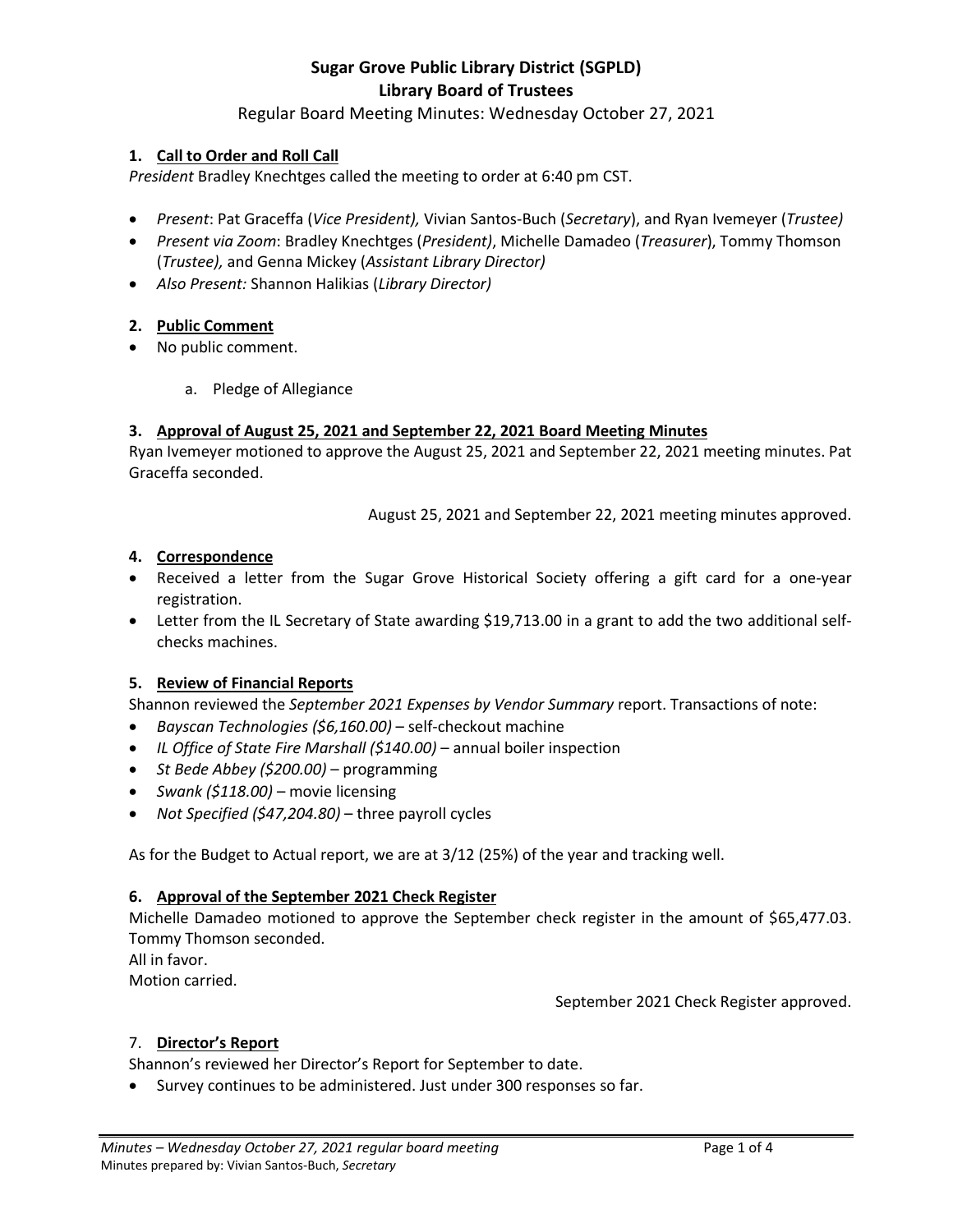Regular Board Meeting Minutes: Wednesday October 27, 2021

- Shannon had a conversation with a patron about a significant donation they want to make. The patron wants to remain anonymous but one of their interests is to build library advocacy. Shannon will continue to work with the patron on options for how to best use the donation with that in mind. The donation would go through the Foundation.
- With the holidays coming up, Shannon brought up employee recognition. With everything the staff has gone through the past two years, Shannon is interested in doing something larger than the usual potluck. Some options are a nice sit-down dinner, boxed lunches, a gift card, additional paid time off or an additional day of library closure. The Board agreed and discussed these options. An additional library closure day would not be prudent given that the library is already closing several days in a row for Christmas and New Year's. Shannon will continue to evaluate the other options.
- Shannon recommends the library puts a moratorium on meeting room reservation fees for community-based groups (i.e. 501(c)(3), etc). The Board discussed and agreed. Shannon will work on an amendment to the policy.
- A couple of groups are already scheduled for Gallery 125.
- The Chamber of Commerce is hosting an after-hours event on November 4, 2021. It will be held at the library with the Chamber providing refreshments. Members of the Chamber as well as patrons are welcomed. Senator Karina Villa will be at the event. The new technology will be up and Cordogan and Clark has provided a poster sketch of the upcoming remodeling project to showcase.
- Statistics continue to show pandemic recovery.

#### **8. Board Representative Reports**

Building and Grounds

- The front sliding door, which had been malfunctioning for a while, was repaired at a cost of \$1,200.
- Boilers were inspected.
- The leak in the Board Room became an issue again during last week's strong storms.

# Finance

None.

Personnel/Policy Agenda item below.

Strategic Planning

- Shannon and Ryan Ivemeyer held first focus group two weeks ago. The feedback gathered coincides with survey responses so far. Patrons want more (from the library). Positive feedback on staff was received as well as some concerns on book availability (which is due to the current issues with the distributor).
- Two more in-person sessions were held afterwards with one more tomorrow via Zoom.
- The meeting with Harriett Parker, Waubonsee Small Business Coordinator, will be held Thursday November 18 at 11:00am. After the meeting, work on drafting the strategic plan will begin. The plan is to finalize it by December.

#### **9. Friends and Foundation Reports**

• None from Friends of the Library.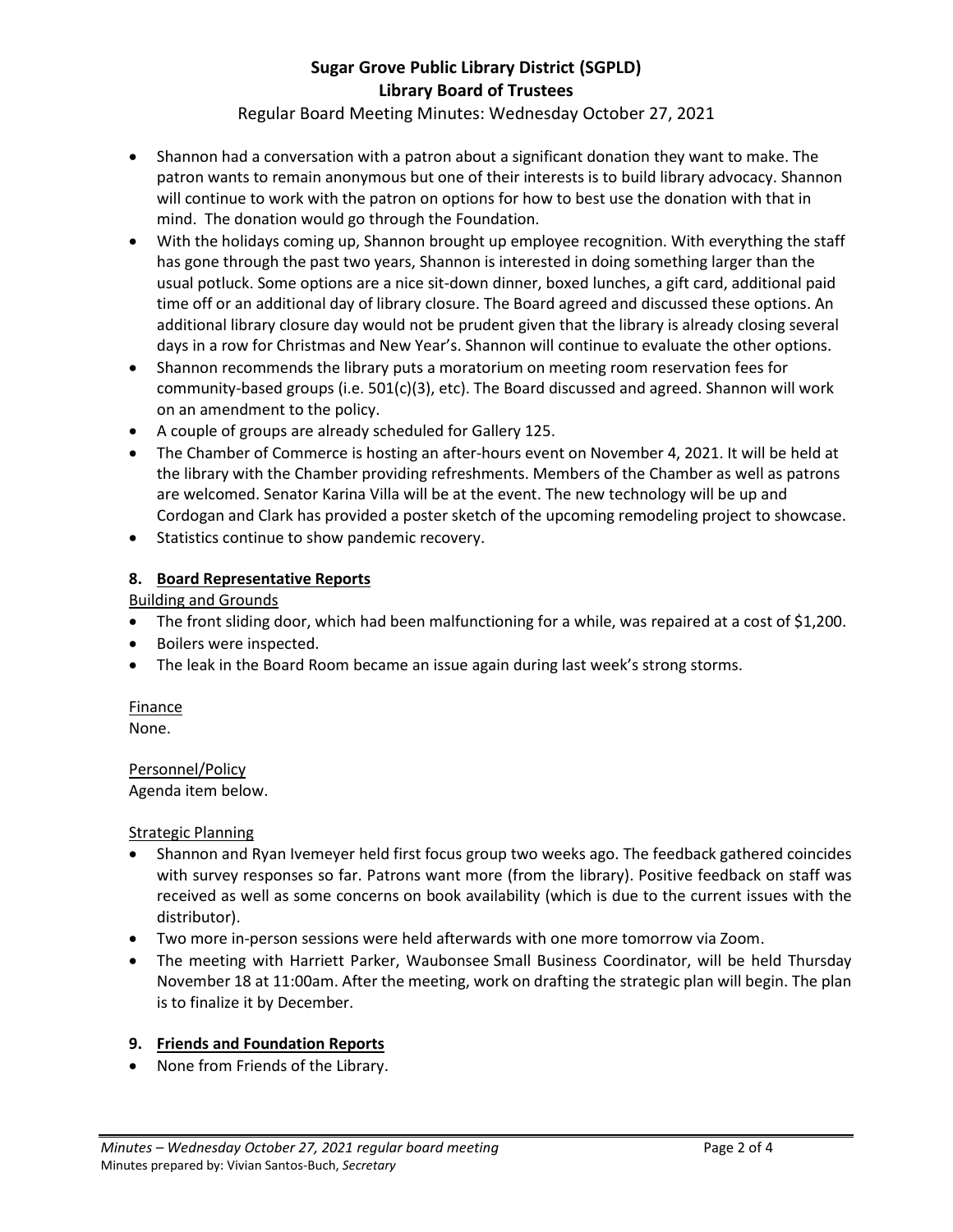Regular Board Meeting Minutes: Wednesday October 27, 2021

- Pat shared that during the last Foundation meeting, the topic of the Giving Tree was covered. The group is evaluating different options.
- October's Winter Market had a good vendor turnout and November's is expected to be bigger.

# **10. Trustee Open Comments and Discussion**

• None.

# 11. **Old Business**

- a) Live and Learn Construction Grant
	- Cordogan Clark & Associates continue planning.
	- The first quarterly report to the state was submitted on time.

# **New Business**

- a) Levy Ordinance 2021-10-27
	- The Board reviewed the Levy Ordinance document in the amount of \$1,510,848.00.
	- A few minor typos were identified and corrected.

Vivian Santos-Buch motioned to approve Levy Ordinance 2021-10-27. Michelle Damadeo seconded.

All in favor.

Motion carried.

Levy Ordinance 2021-10-27 approved.

- b) Policy 730: Disposal of Surplus Property
	- Shannon explained that this document outlines the procedure on how to responsibly dispose of surplus property.
	- Whenever possible, the library will attempt to sell surplus items. Damaged items will be disposed.

Ryan Ivemeyer motioned to approve Policy 730: Disposal of Surplus Property. Vivian Santos-Buch seconded.

All in favor. Motion carried.

Policy 730: Disposal of Surplus Property approved.

- c) A-1 Landscaping Contract
	- Shannon met with A-1 Landscape Maintenance Inc. to discuss additional work that is needed. This includes doing more on the landscaping beds and additional mulch in addition to the current snow removal and spring/fall cleanups.
	- The new bill will be: \$1,500/mos. (previously \$1,100). The amount was discounted from \$1,800.
	- They also discussed the recent larger bill that was received. After conversation and review of the contract, A-1 credited \$750 back to the library.

Michelle Damadeo motioned to accept the new three-years exterior maintenance contract for \$1,500.00 per month. Vivian Santos-Buch seconded.